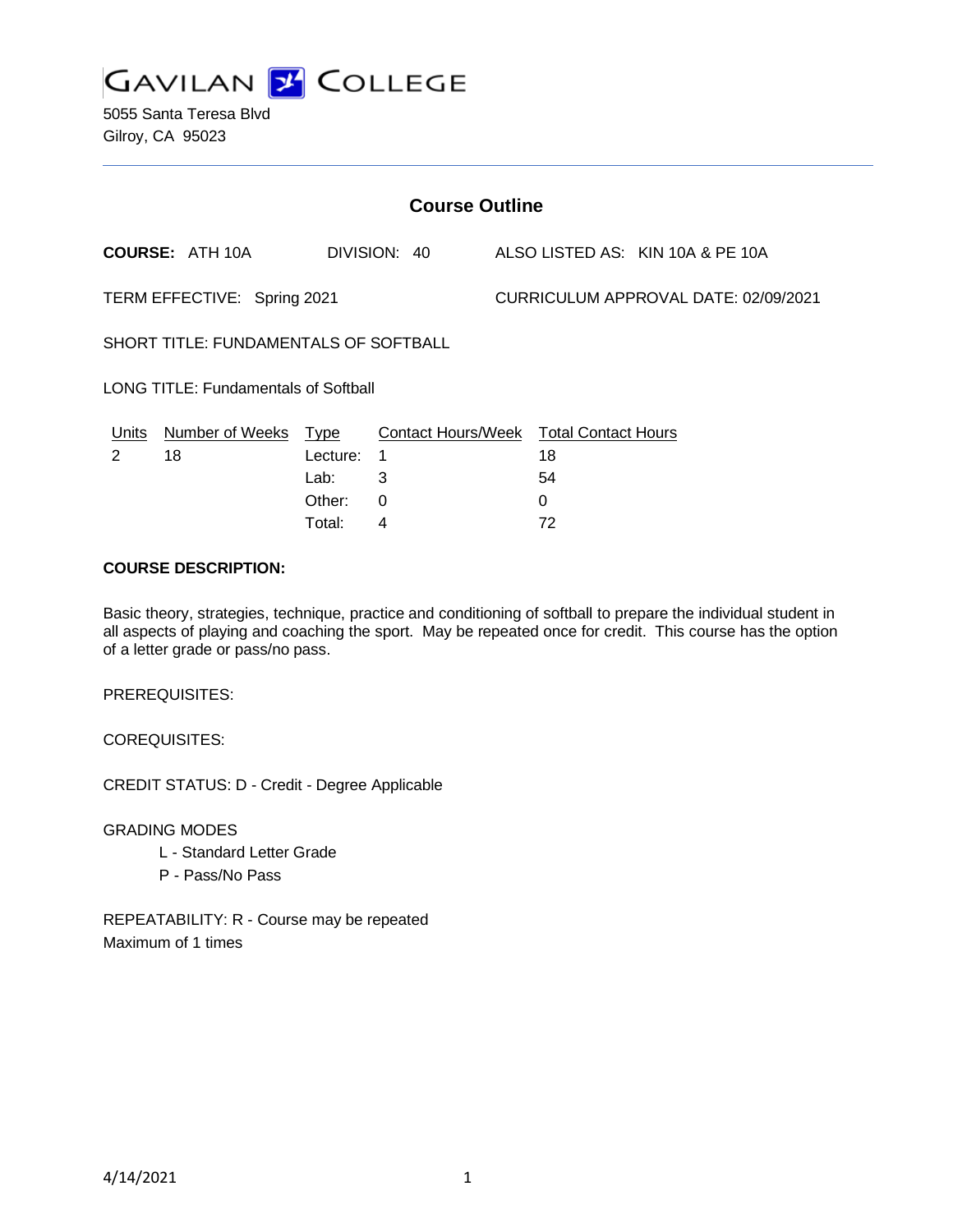SCHEDULE TYPES:

- 02 Lecture and/or discussion
- 03 Lecture/Laboratory
- 04 Laboratory/Studio/Activity
- 047 Laboratory LEH 0.7
- 05 Hybrid
- 71 Dist. Ed Internet Simultaneous
- 72 Dist. Ed Internet Delayed
- 73 Dist. Ed Internet Delayed LAB
- 737 Dist. Ed Internet LAB-LEH 0.7

# **STUDENT LEARNING OUTCOMES:**

1. Demonstrate and explain the proper mechanics involved in throwing, catching, fielding, hitting, bunting, pitching, base running and sliding.

Measure of assessment: demonstration, exam, discussion

Year assessed, or planned year of assessment: 2015

Semester: Fall

2. Recognize various offensive and defensive situations common to softball and apply the appropriate techniques and strategies.

Measure of assessment: demonstration, exam, role playing Year assessed, or planned year of assessment: 2015

# **CONTENT, STUDENT PERFORMANCE OBJECTIVES, OUT-OF-CLASS ASSIGNMENTS**

Curriculum Approval Date: 02/09/2021

## **DE MODIFICATION ONLY**

### 8 Hours (2 Hours Lecture/6 Hours Lab)

Introduction. Discussion of course syllabus and grading procedures. Equipment needs, conditioning and stretching for softball. Throwing and catching. Essential fundamentals of throwing and catching, including stance, body and hand position and mechanics involved in each skill. Students who repeat this class will become more proficient in these basic skills through repetition of the drills in this course.

Student Performance Objectives: Discuss the course requirements. Explain the proper methods of stretching and conditioning for softball. Demonstrate and explain the basic fundamentals involved in throwing and catching.

### 12 Hours (3 Hours Lecture/9 Hours Lab)

Hitting. Basic hitting fundamentals including stance, proper arm, hand and head position, and developing a smooth swing. Lecture, discussion, film and guided practice in hitting. Bunting. Fundamental mechanics involved in the sacrifice bunt and bunting for a base hit. Students will be exposed to the skills involved in executing both types of bunts through lectures, demonstration, video and guided practice. Students who repeat this course will become more proficient in executing the basic mechanics of hitting. They will have the opportunity to work on their drag bunting skills.

Student Performance Objectives: Describe and demonstrate the mechanics of hitting and bunting. Explain the difference between a sacrifice bunt and a drag bunt.

8 Hours (2 Hours Lecture/6 Hours Lab)

Base running and sliding. Essential base running and sliding techniques. Proper mechanics and team philosophy. Base coaching. Philosophies and techniques of base coaching. Students who repeat this course will have a greater knowledge of the strategies involved in base coaching and will become more skilled at base running and sliding.

Student Performance Objectives: Discuss, explain and perform base running and sliding techniques. Outline the responsibilities and duties of a base coach. Execute the verbal and hand commands involved in base coaching.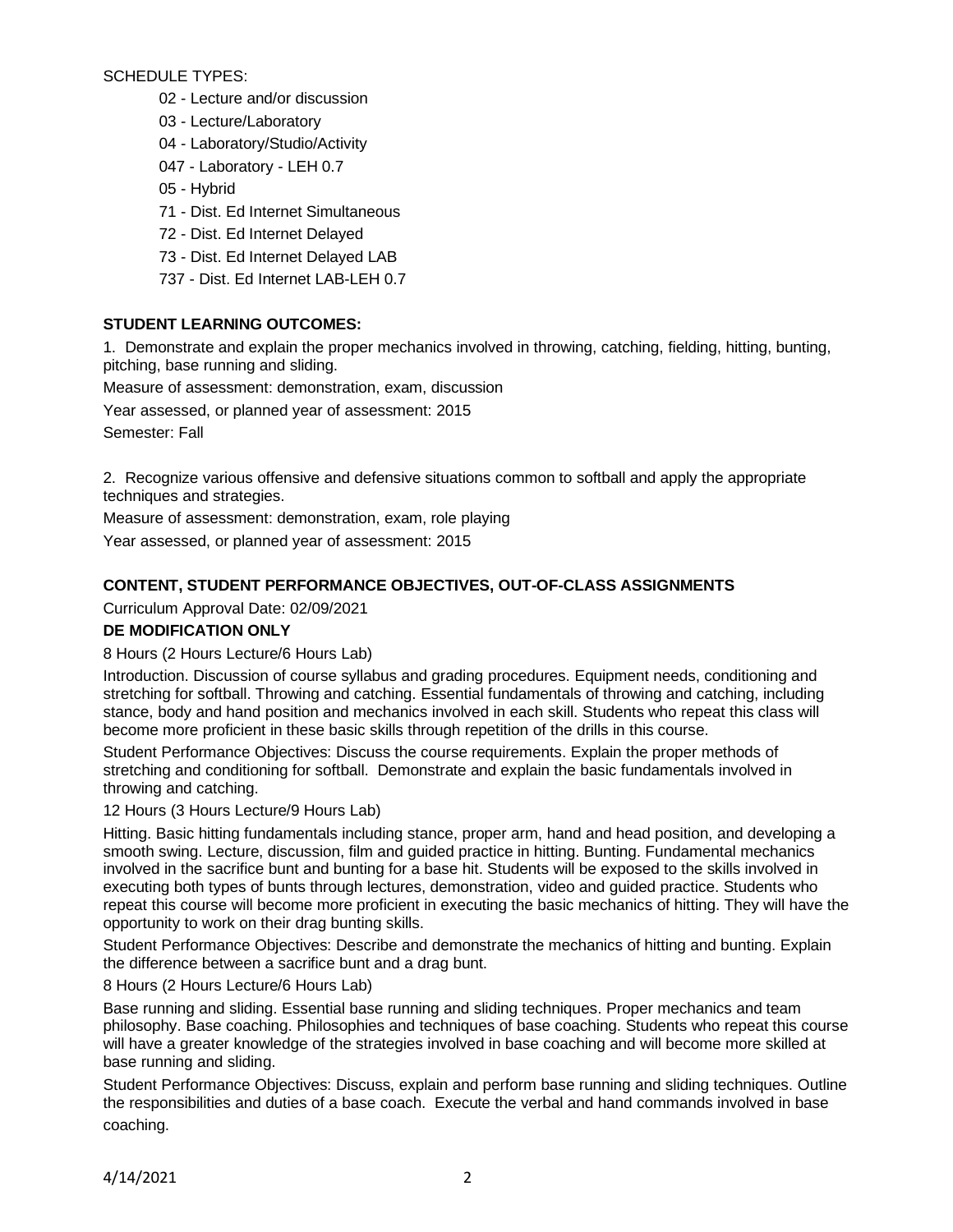### 8 Hours (2 Hours Lecture/6 Hours Lab)

Pitching. Introduction to the basic mechanics and techniques involved in pitching. Catching. Basic techniques and responsibilities of the catcher. Set-up, giving a target, blocking balls and throwing techniques to bases. Students who repeat the class will become more proficient in demonstrating the fundamental skills of pitching and catching.

Student Performance Objectives: Describe and/or demonstrate the basic mechanics of pitching and the basic techniques of catching.

8 Hours (2 Hours Lecture/6 Hours Lab)

Basic infield and outfield play. Fielding routine grounders and fly balls, where and when to throw, cut and relay techniques. Practical

application in game situations. Special defensive situations. Defensive and offensive situations, philosophies and strategies involved in defending the bunt, double-steal, rundowns and pick-off plays. Practice opportunities will be provided through drills and scrimmage situations. Students who repeat the class will be provided leadership roles through peer teaching. They will become more

proficient in their skills through repetition.

Student Performance Objectives: Demonstrate the skills required for basic infield and outfield play through drills and scrimmage situations. Discuss strategies involved in specific defensive situations.

12 Hours (3 Hours Lecture/9 Hours Lab)

Common offensive situations. Basic offensive strategy and philosophy involving the bunt, steal and hit and run plays. Classroom lecture, on-field instruction and drills will be utilized. Review of hitting and bunting principles. Rules of play. Lecture and discussion on the basic rules of the game. Students who repeat this class will demonstrate their knowledge by umpiring scrimmages and making the correct calls depending on the situation.

Student Performance Objectives: Demonstrate bunts, steals and hit and run plays during practice and scrimmage situations. Recognize typical bunt situations and apply the appropriate skills.

12 Hours (3 Hours Lecture/9 Hours Lab)

Inter-class play. Students will utilize their playing skills, base coaching and the rules of the game through inter-class play and by umpiring scrimmages. Semester review and skill evaluation.

Student Performance Objectives: Demonstrate their playing skills and base coaching abilities through practice and scrimmage situations.

2 Hours

### **METHODS OF INSTRUCTION:**

Lecture, demonstration, guided practice, video-analysis and interpretation, group discussions.

### **METHODS OF EVALUATION:**

Writing assignments Percent of total grade: 10.00 % Written homework Skill demonstrations Percent of total grade: 50.00 % **Demonstration** Objective examinations Percent of total grade: 10.00 % Multiple Choice, True/False, Matching Items Other methods of evaluation Percent of total grade: 30.00 % Requires student participation.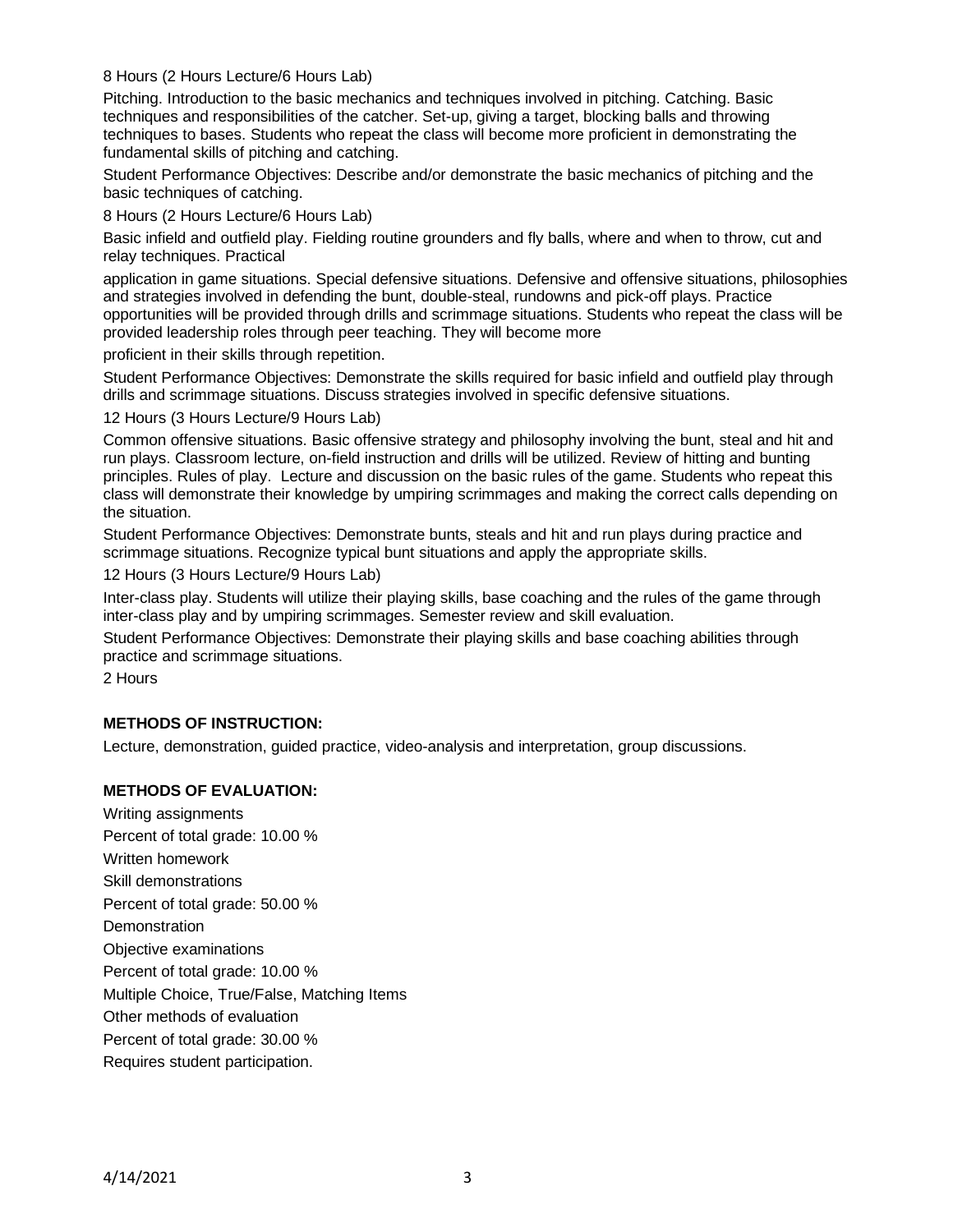### **OUT OF CLASS ASSIGNMENTS:**

#### Required Outside Hours: 4

Assignment Description: Homework: An out of class assignment will be watching a video of a professional game and writing a description of the throwing and catching skills shown.

#### Required Outside Hours: 6

Assignment Description: Homework: Students will analyze pictures of various players' batting stances and make a list of the fundamental skills they observe in the pictures. They will break down their bunting techniques through the use of a mirror and/or video.

#### Required Outside Hours: 4

Assignment Description: Homework: Students will perform bent leg slides on a grass lawn. They will create an outline of the primary responsibilities, duties, and verbal and hand commands involved in base coaching.

#### Required Outside Hours: 4

Assignment Description: Homework: Students will watch and critique videos on the fundamentals of pitching and catching. They will practice these skills outside of class time.

#### Required Outside Hours: 4

Assignment Description: Homework: In writing, the students will describe infield mechanics and the skills involved in moving behind and catching fly balls. They will watch a playoff game and write down how many bunts, double-steals, rundowns and pick-off plays they observed and describe the situations.

#### Required Outside Hours: 6

Assignment Description: Homework: Students will analyze the offensive strategy utilized during that week's scrimmage. They will read two case studies in the NCAA Softball Rules Book and write their interpretation of the ruling and in what game situations the ruling might come into play.

#### Required Outside Hours: 6

Assignment Description: Homework: Students will write an analysis of the skills they have learned, improvements made and the skills still needing work. They will break down and critique video of their techniques.

### **REPRESENTATIVE TEXTBOOKS:**